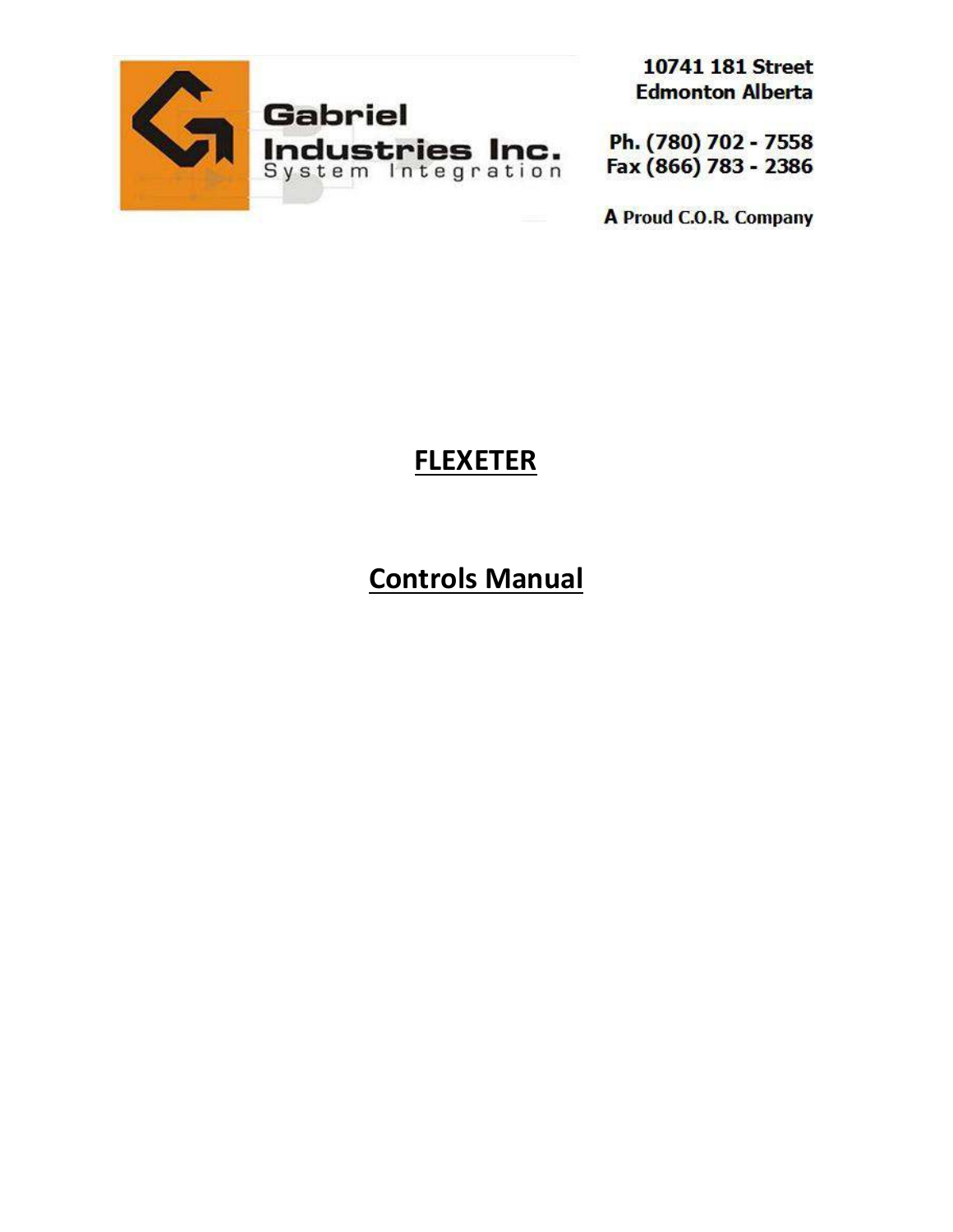## **!!!WARNING!!!**

**YOU SHOULD HAVE A GOOD UNDERSTANDING OF THE ENTIRE SYSTEM AND ITS MECHANICAL COMPONENTS BEFORE CHANGING ANY SETPOINTS. IN ORDER TO REMAIN FLEXIBLE THERE ARE VERY FEW SOFTWARE RESTRICTIONS FOR SETPOINTS AND ONE MUST BE AWARE THAT CHANGING THESE SET POINTS COULD HAVE CATISTROPHIC EFFECTS.**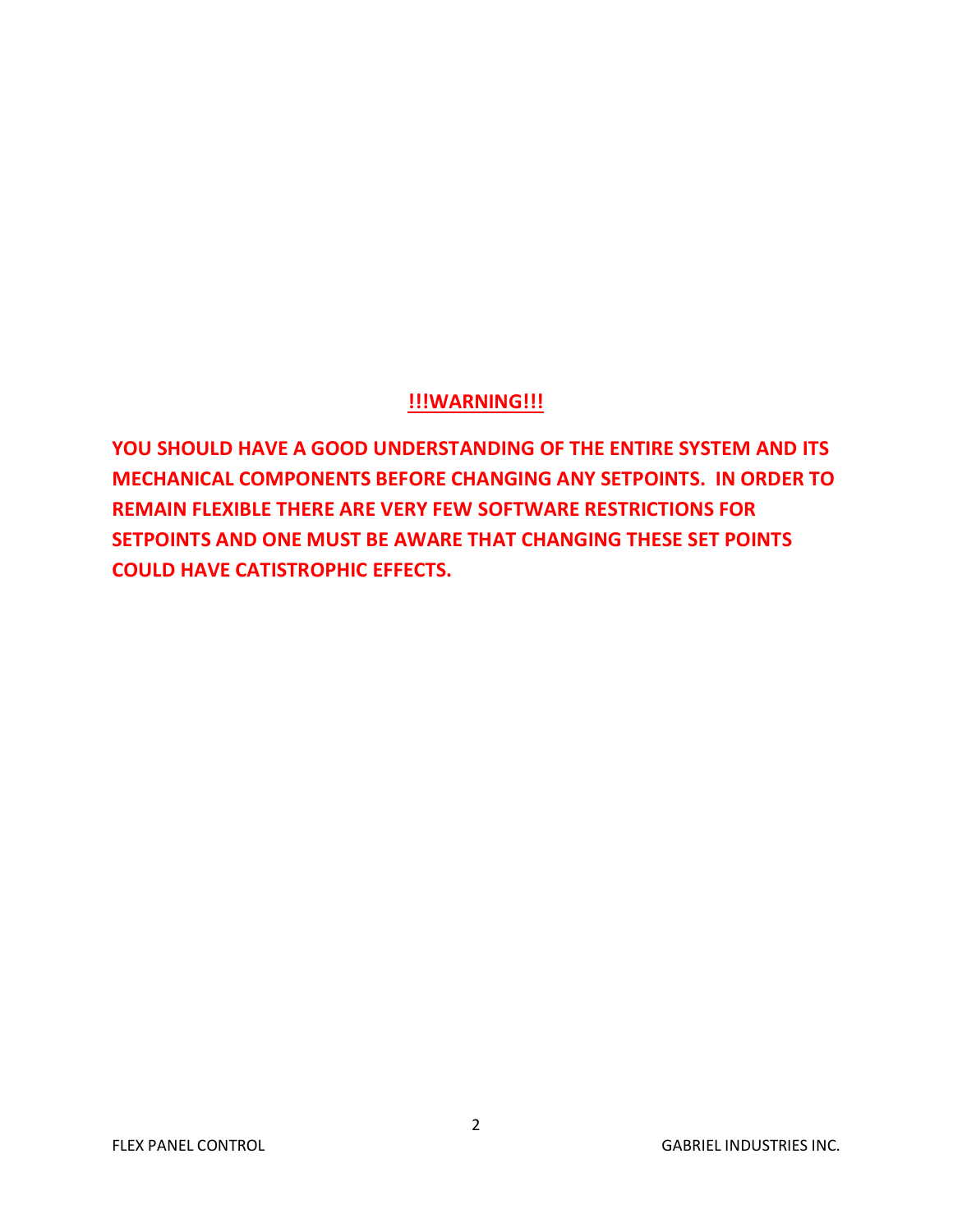## Contents

| 1) |  |  |
|----|--|--|
|    |  |  |
|    |  |  |
|    |  |  |
|    |  |  |
|    |  |  |
|    |  |  |
|    |  |  |
|    |  |  |
| 2) |  |  |
| 3) |  |  |
|    |  |  |
|    |  |  |
|    |  |  |
|    |  |  |
|    |  |  |
|    |  |  |
|    |  |  |
|    |  |  |
|    |  |  |
|    |  |  |
|    |  |  |
|    |  |  |
|    |  |  |
|    |  |  |
|    |  |  |
| 4) |  |  |
|    |  |  |
|    |  |  |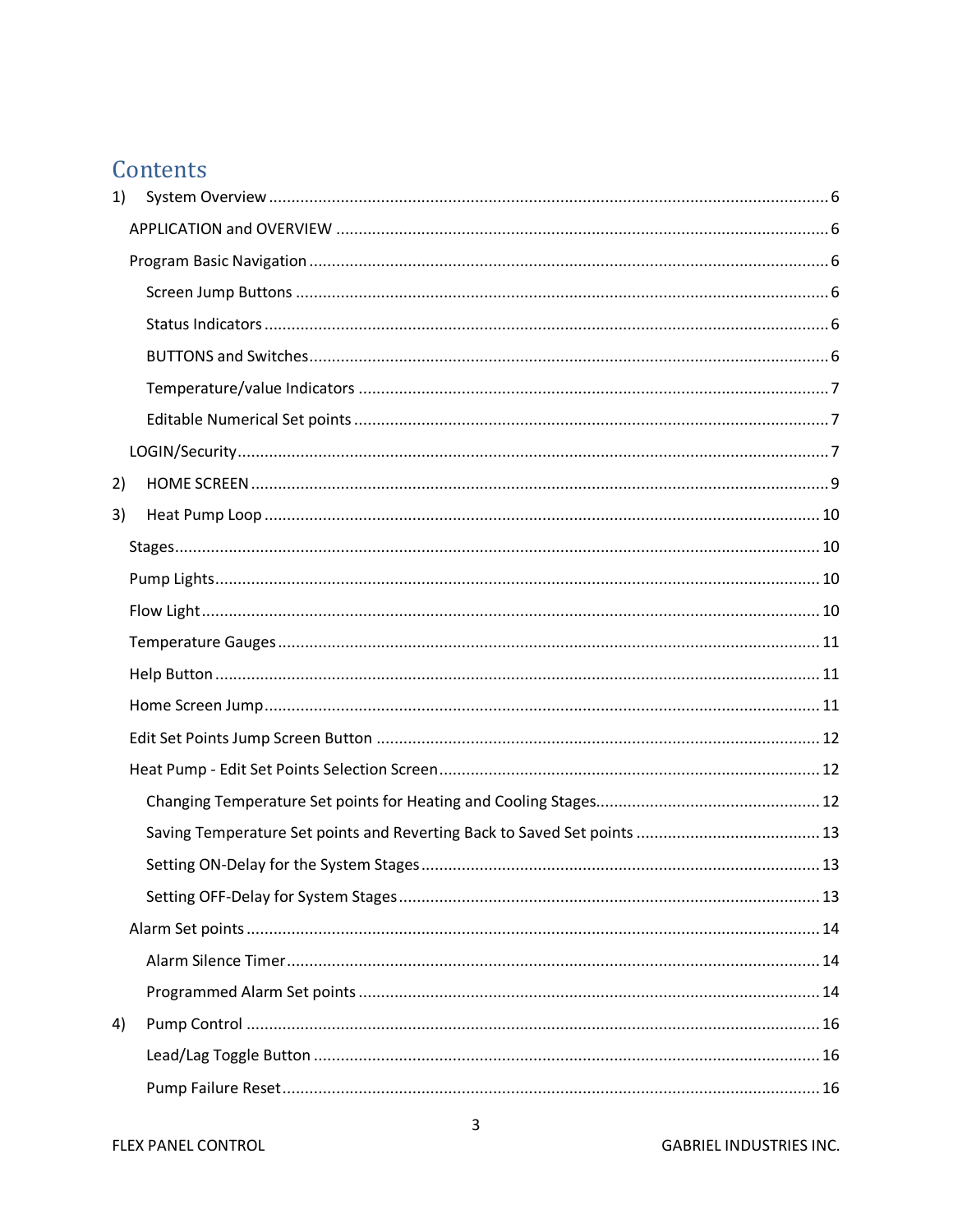| 6) |  |
|----|--|
|    |  |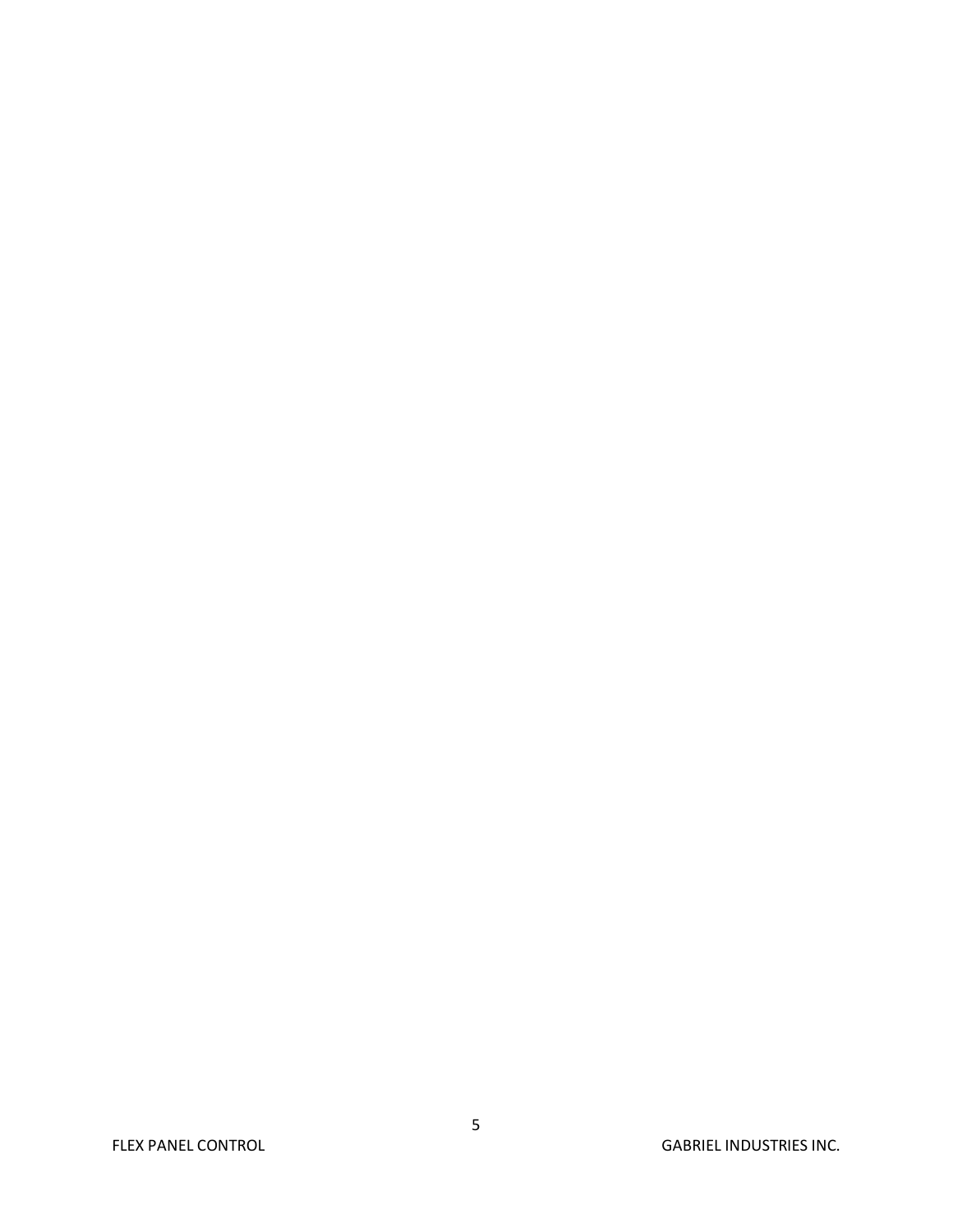## 1) System Overview APPLICATION and OVERVIEW

The FLEXETER or FLEX panel in its very nature is completely flexible. We can program it to control virtually anything. In this manual we describe the programs we have developed to control Building Systems. Not all buildings are the same.

This manual includes all of the programs developed for Building systems, however only some of them may be applicable to your application.

Upon installation or ordering the FLEX control panel we will add and remove the systems to fit your needs. If none of the systems already developed fit then we can customize a program that will work.

## Program Basic Navigation

#### Screen Jump Buttons

These buttons navigate you through the different screens in the program. Below are some examples.



### Status Indicators

Some screens have light indicators to give instant feedback on the status of different program functions. A red light indicates the equipment is off and a green light indicates the equipment is running. In the case of the SNOW indicator, a *red light* means no snow has been detected and a *green light* means snow has been detected.



### BUTTONS and Switches

Buttons control ON/OFF functions. Sometimes they can be toggle swithes and other times they can be momentary buttons.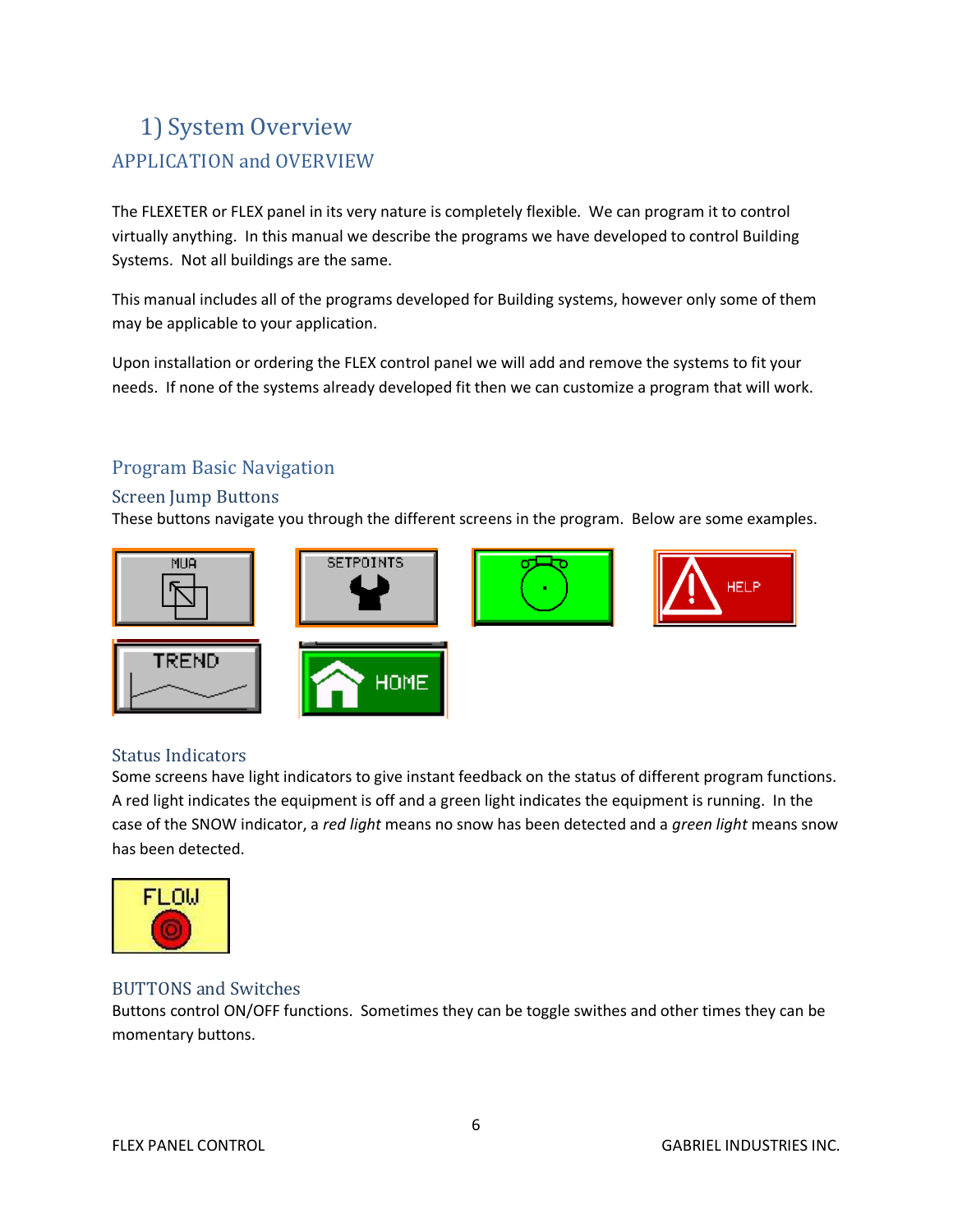

#### Temperature/value Indicators

Gauges, Bar Graphs and Numerical indicators show what's happening in the system(s) and program. You cannot change these values.



### Editable Numerical Set points

These are system set points that can be changed. As long as you have permissions to do so. When you press these values a keypad will pop up where you can enter a new value.



## LOGIN/Security

Typically the button below is located on the Main or Home screen. Some of the pages and/or set points in the program may be password protected. If you get an "ACCESS DENIED" message then this is the case.

Navigate to the screen with the LOGIN button and enter your user name and password.



DEFAULT Username = set

DEFAULT Password = 1074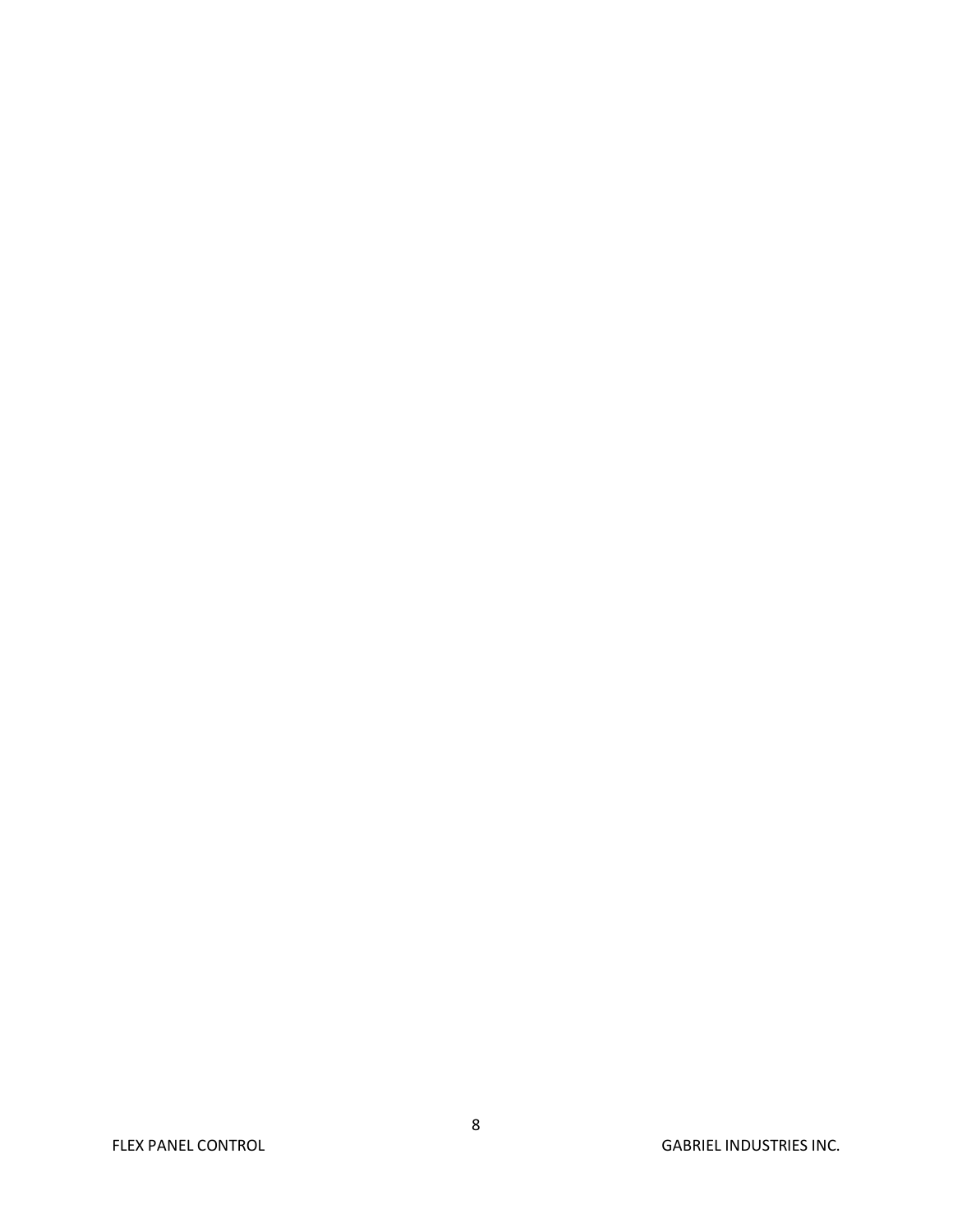## 2) HOME SCREEN



This is the main screen for the controls program. All functions of the program can be navigated to from here. This screen can be navigated back to by pressing the "HOME" button on any other screen in the program.

The PLC will revert back to this screen in the event of a power-loss.

If your building does not control some of item here, for example the MUA, then the screen jump button will be removed.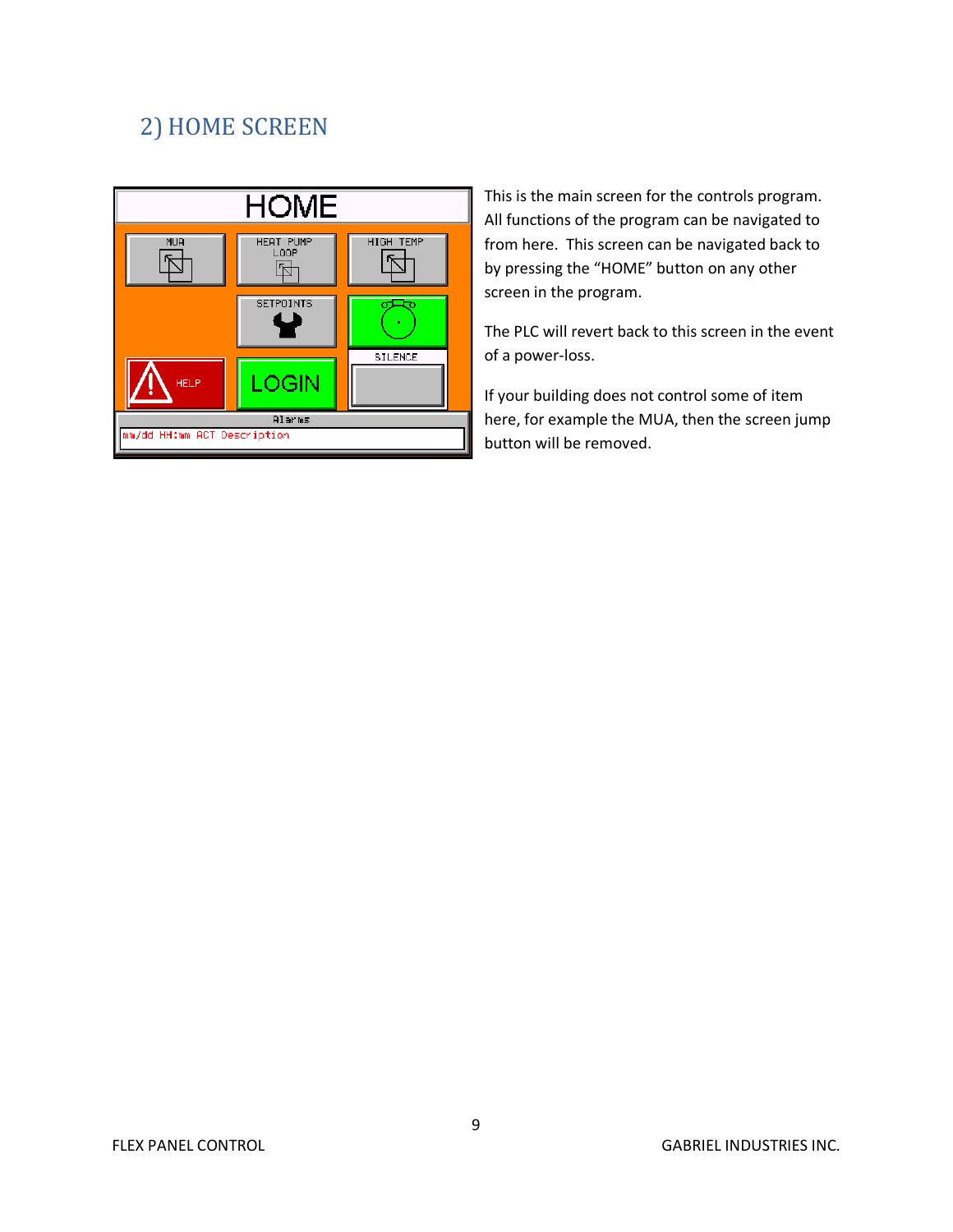## 3) Heat Pump Loop

This control sequence is meant as an equivalent for the old Exeter System. It is used in buildings with Heat Pumps as the main climate controls.

### Stages



Displayed at the top of the screen is the Active Stages indicator. This text field will display what heat/cool stage is currently active. In instances where no stage is active the text field will display "None". The text field will also indicate if an error has occurred and the system is put into shutdown.

## Pump Lights



These pump lights indicate which pump is active. Red represents an off state and green represents an on state. They are scheduled on a lead/lag system so that one pump will be running for 7 days and then the other one runs for 7 days.

## Flow Light



The flow light indicates that the flow switch has closed due to a flow of water from one of the pumps. If one of the pumps is energized but the flow switch doesn't close within 9 seconds, there is something wrong with the pump. In this case the lagging pump will automatically start. In order to attempt to start the trouble pump the

Pump Reset button will need to be pressed. More information about this is in the Pump Control section.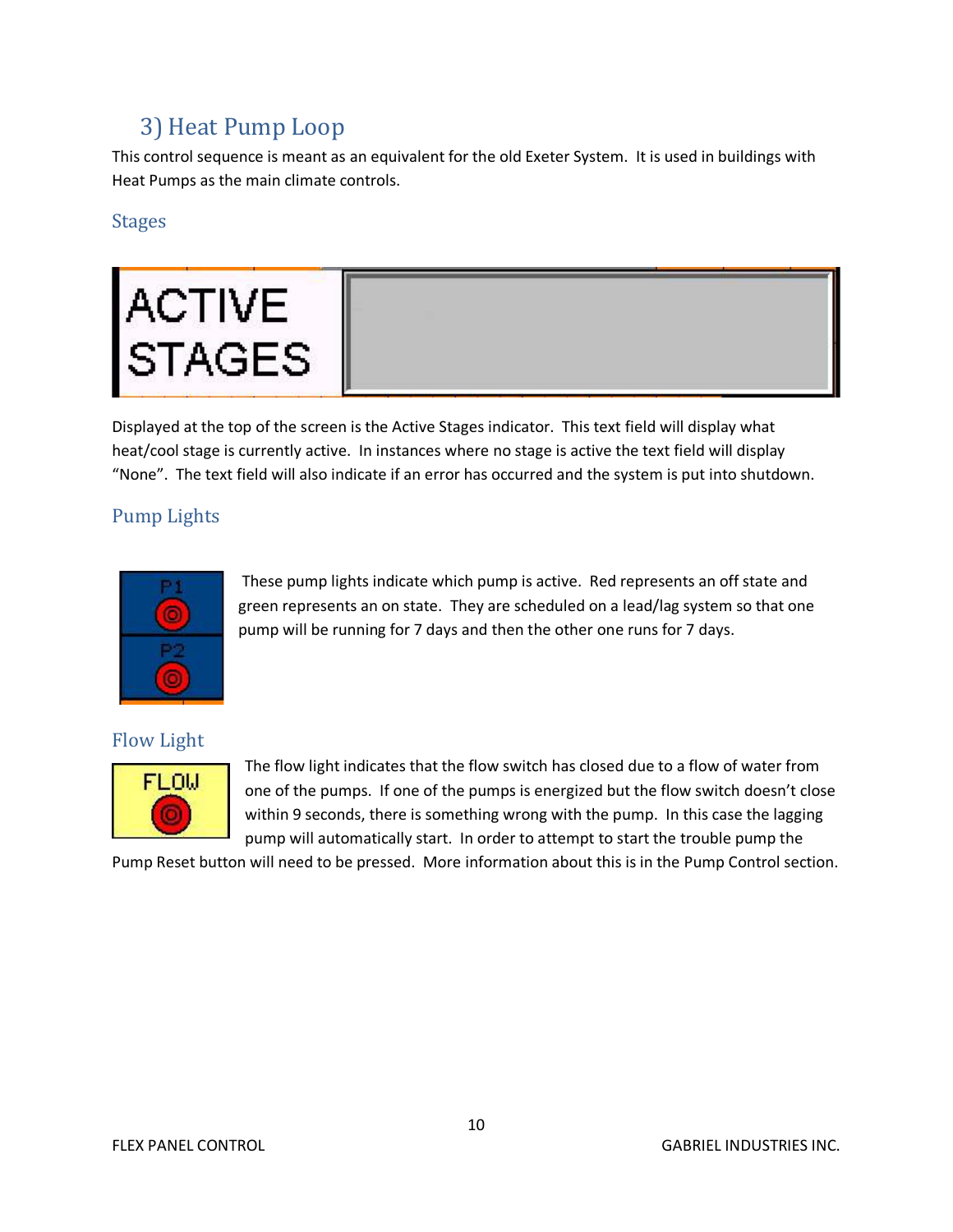## Temperature Gauges



This temperature indicator represents the temperature read from *the return thermistor*. Also on display are the Cool Stage 1 and Heat Stage 1 set points. When the loop temperature reaches one of these set points the appropriate stage of control will initiate (once the pre-determined ONdelay concludes, more below). If the return water temperature gets below the heat set point, heat stage 1 will activate. If the water temp rises above the cool set point, the cool stage 1 will activate.

Indicators on the temperature gauge are indicated as follows:

Actual Return Temp = Black, Actual temperature of the water returning from the system.

Heat 1 Set Point = Orange, when actual temp is less than this set point HEAT 1 will come on.

Heat 2 Set Point = Red, when actual temp is less than this set point HEAT 2 will come on.

\*When actual temp is between Heat 1 Set point and Cool 1 set point the system is satisfied\*

Cool 1 Set Point = Light Blue, when actual temp is greater than this set point COOL 1 will come on.

Cool 2 Set Point = Blue, when actual temp is greater than this set point COOL 2 will come on.

Cool 3 Set Point = Dark Blue, when actual temp is greater than this set point COOL 3 will come on.

### Help Button



Pressing this button will navigate you to the help screen. On this screen you will find the name of our company as well as our phone number and after hours phone numbers. Also access to the Celsius to Fahrenheit converter.

### Home Screen Jump



The Home button will take you back to the Main Menu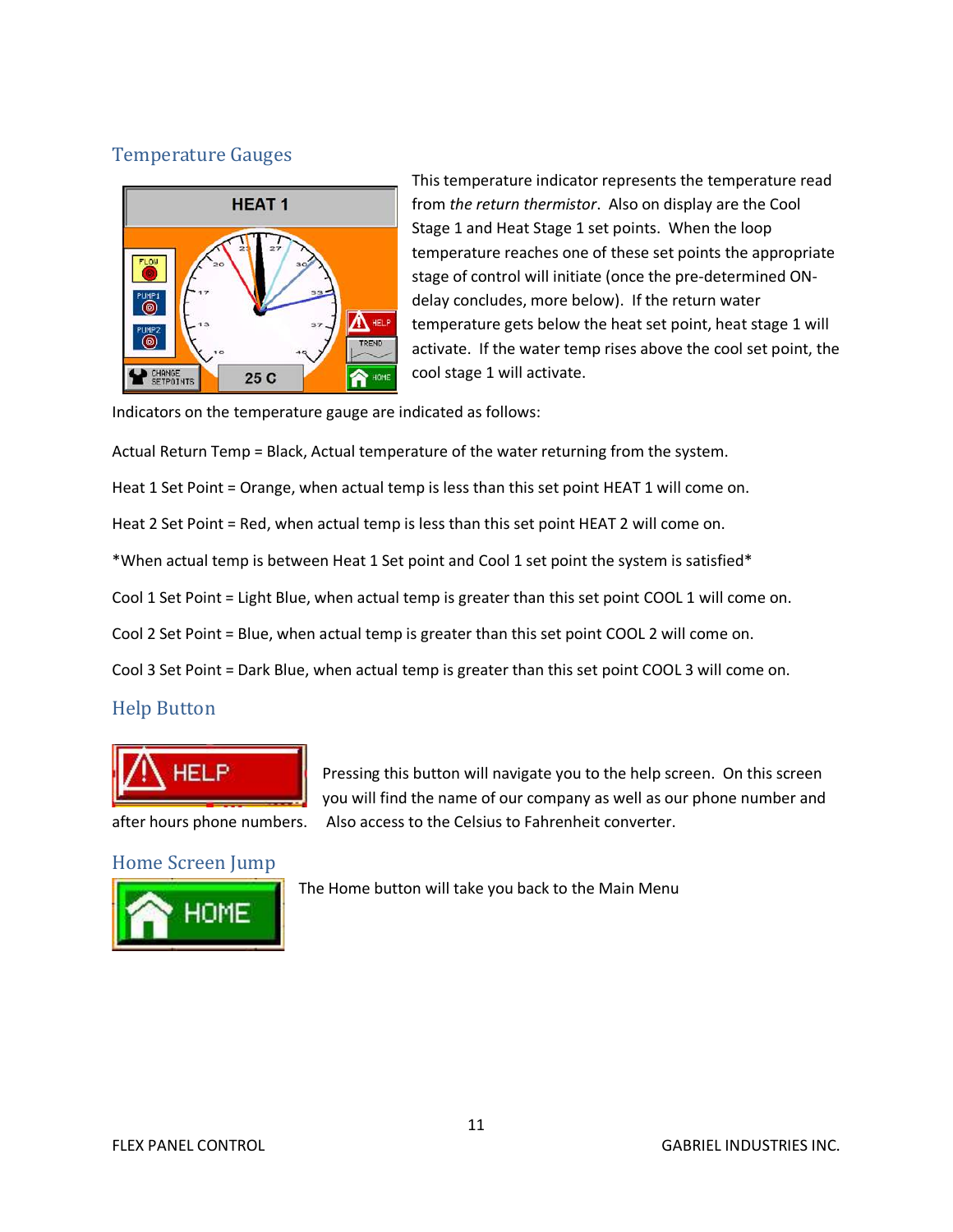## Edit Set Points Jump Screen Button



The "Edit Set points" screen jump button is located on the Heat Pump Screen.

## Heat Pump - Edit Set Points Selection Screen



Access will be granted to the Edit Set points screen once the correct password is entered. This screen can be thought of as the Main Menu of all the adjustable settings the program has to offer.

#### Changing Temperature Set points for Heating and Cooling Stages



Once access has been granted to the change set point screen, you can edit the water heat and cool set points. The set points are buttons and have some fading around the parameter, indicating that they are editable. To edit these set points, press the set point button. A number pad pops up, enter the appropriate set point and press enter.

The Heat Set Points determine when the heat stages energize. If Heat Stage 1 has a set point of 60 degrees C, Heat Stage 1 will energize when the sensed water temperature drops below this set point. If Heat Stage 2 is 55 degrees C, Heat Stage 2 and Heat Stage 1 will be energized when the sensed water temperature drops below 55 degrees C.

The Cool Set Points operate in a similar way as the Heat Set Points. When the sensed water temperature rises above a Cool Set Point the correlating stage will energize. A further rise in temperature passed the next set point will energize the next stage of cooling as well.

An example of set points could look like the following:

Cooling Stage 3 – 90 degrees F

Cooling Stage 2 – 85 degrees F

Cooling Stage 1 – 80 degrees F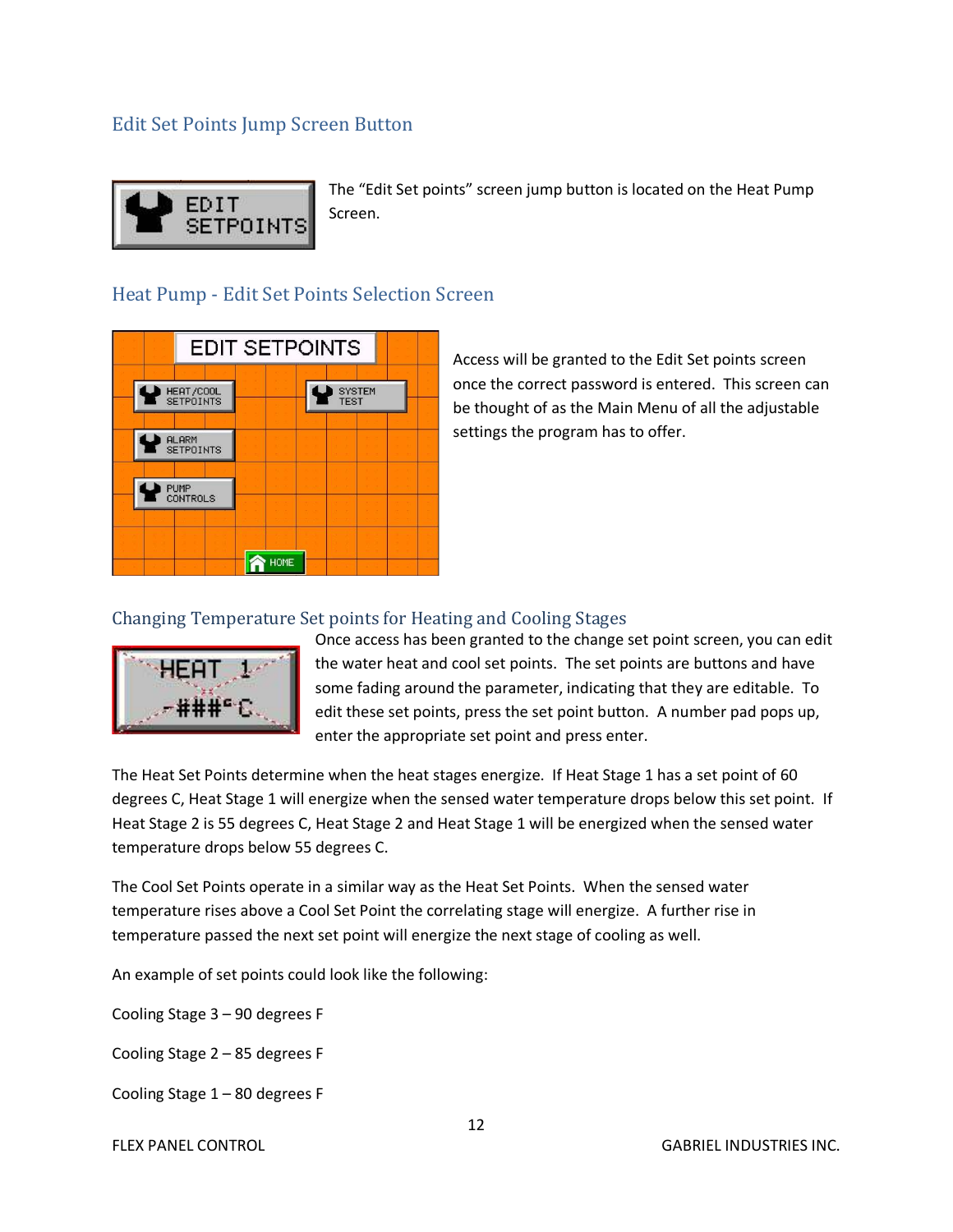Heating Stage 1 – 70 degrees F

Heating Stage 2 – 64 degrees F

#### Saving Temperature Set points and Reverting Back to Saved Set points



Once new set points have been entered they can be saved by pressing the "Save As Default" button at the bottom of the screen. If a set point is changed accidentally, pressing the "Revert" button will change all staging set points back to what is saved as default. The

set points will also revert back to what is saved in the case of a system reboot. This Save and Revert system can be found on the Alarm Set point screen as well, more below.

#### Setting ON-Delay for the System Stages



Both Heating and Cooling have an ON-Delay timer that counts down before a stage is initiated. The default for these timers is 4 seconds. Ex. If the Cool 1 stage set point is 100 degrees F the loop temperature must be over that cool

set point temperature for 4 seconds before the Cool Stage 1 will energize.

The purpose of this is because the temperature of the water will tend to fluctuate up and down. Without the utilisation of an ON-Delay, the stage coil would energize and de-energize a couple times a second along with this water temperature fluctuation. This is not good for the health and longevity of the equipment.

#### Setting OFF-Delay for System Stages



The OFF-Delay is similar to the ON-Delay except this is the amount of time the stage will stay energized after the stage set point has been satisfied.

If the OFF-Delay is 20 seconds, and the Cool 1 set point is 100 degrees F, Cool 1 will remain on for 20 seconds after the water temperature has dropped below 100 degrees F.

The purpose of this is to ensure the system runs in an efficient manner. To prevent the stages from unnecessarily turning on and off frequently, this OFF-Delay allows the stage to remain on to adjust the water temperature a little further passed the specific set point.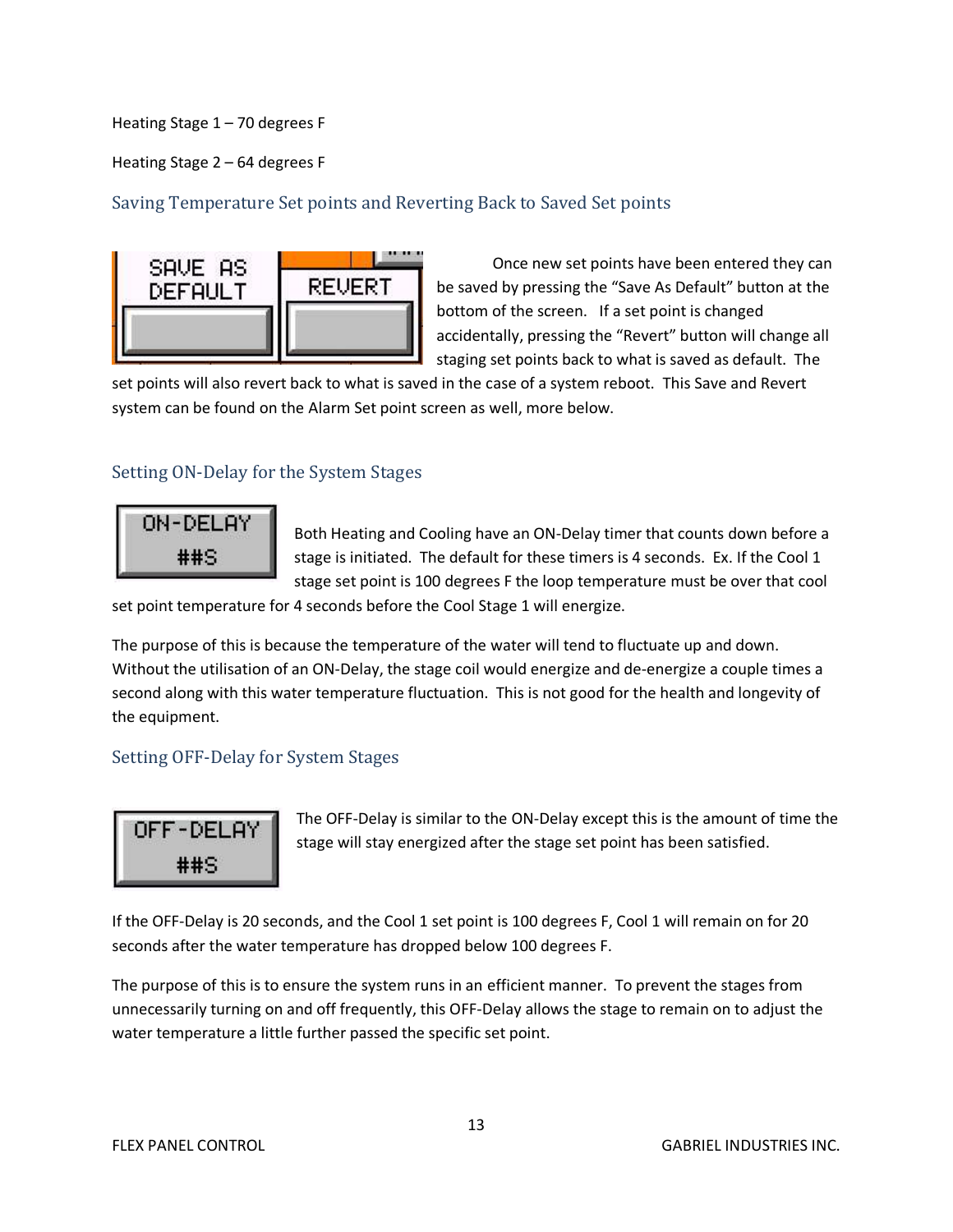## Alarm Set points



The Silence button appears whenever an Alarm is present. The amount of time the alarm can be silenced is configurable from this Set Point Edit screen. The timer is read in seconds, so an allowed silence time of 1 hour would require the operator to enter the number 3600. Being that there are 3600 seconds in an hour.

### Programmed Alarm Set points



If the return water rises above the High Temp set point the High Temp Alarm will sound. This alarm will disable the Heat Stages of the system.



If the return water temperature drops below the Low Temp set point the Low Temp Alarm will sound. This alarm will disable the Cooling stages of the system.



Alarms will be displayed in an Alarm Text Field that appears when a trouble is found. All protective measures will be returned as normal once the corresponding alarm has cleared.

The Max Temp Differential is the maximum allowable difference in temperature between the supply and return temperature sensors. If the Max Temp Diff is set at 30 degrees C this means the return temperature can never be 30 degrees C above or below what the supply temperature is. In the event that this alarm is tripped the Alarm Text Field will indicate what the problem is and all stages will go into shutdown.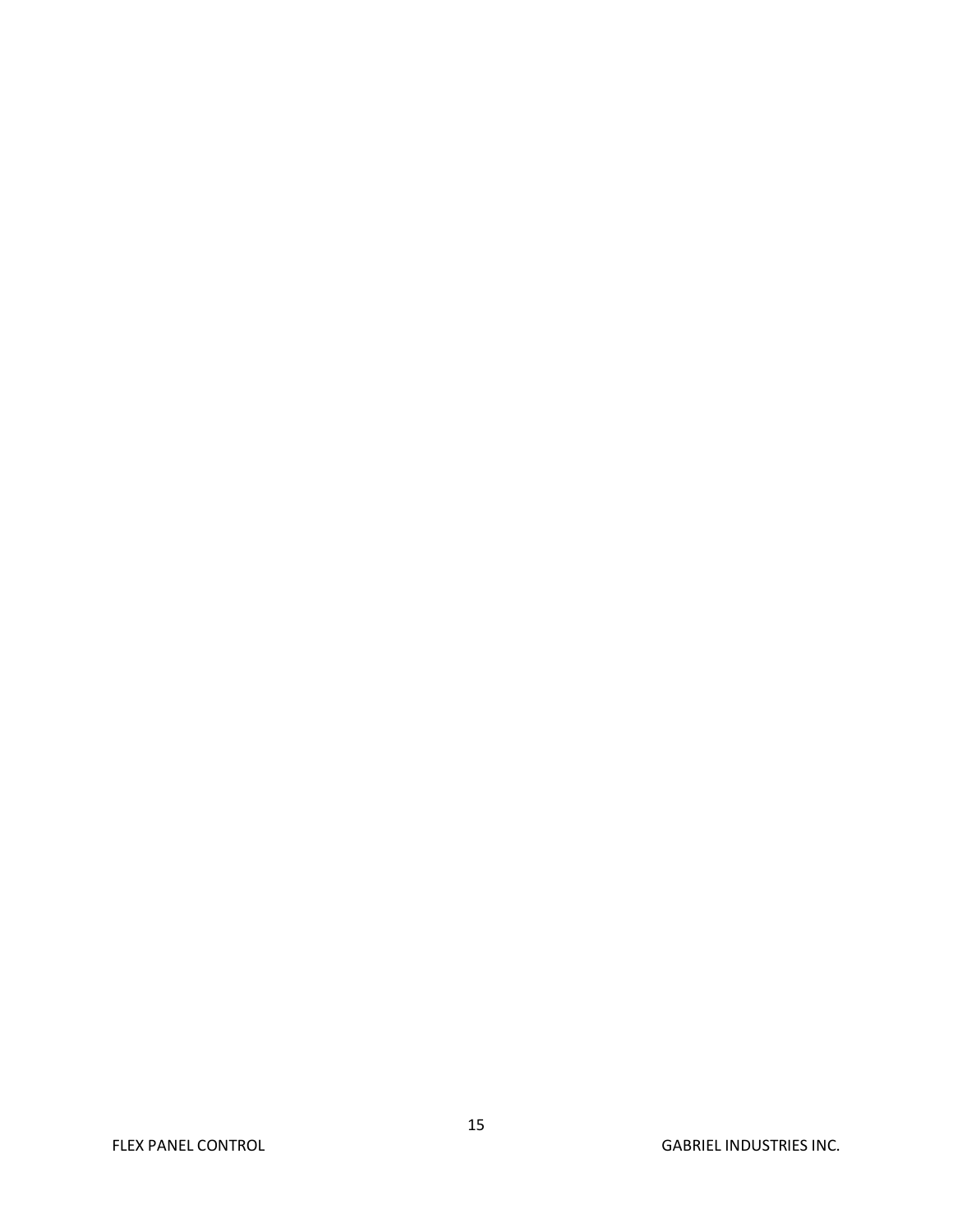## 4) Pump Control

#### Lead/Lag Toggle Button



Under pump controls you'll find the Lead/Lag toggle button. This is a standard pushbutton. Pressing it will change the lead pump to lag and lag pump to lead. This effectively switches which pump is on for the remainder of the lead/lag 7-day schedule

#### Pump Failure Reset



Earlier in the manual I mentioned the possibility of a pump failure. In this case, the system goes into lead pump failure mode and energizes the lagging pump. The lagging pump will continue to be solely responsible for pushing the water until the lead pump is fixed. When in Lead Pump Failure, this Pump Reset button will appear on both the Main Screen and the Pump Control

Screen. The leading trouble pump will not try to re-energize until this Pump Reset button is pressed. In the event that both pumps fail, power will be provided to both pumps, as this could be an issue with the Flow Switch. After pressing the *Pump Reset Button*, if there is still an issue and the flow switch doesn't close after 9 seconds, the pump failure mode will activate again and the Pump Reset button will reappear.

#### Disabling Pumps



Disabling a pump that is malfunctioning will, in turn, energize the other pump and avoid triggering an alarm when the program tries to energize the faulty one and fails to flow water. The program would switch the pump command automatically, if the pump weren't disabled, but an alarm would sound as the program would determine this pump failure not to be expected.

Disabling either pump will produce a warning message on the Main Menu.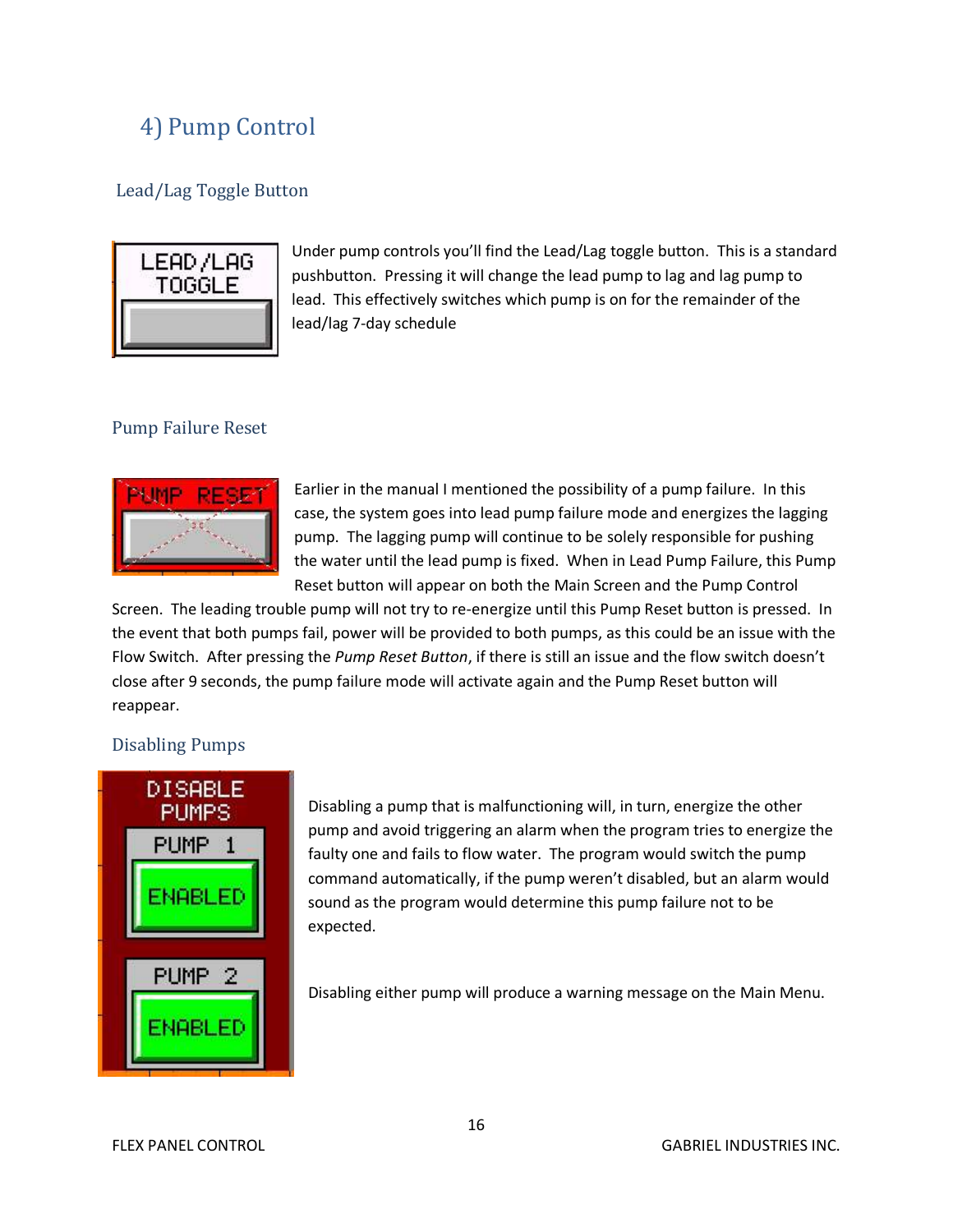#### Overriding Pumps



Indication that the pumps are working come from a flow switch. The flow switch closes when water is flowing in the system from a pump. It is possible for the flow switch to get damaged or malfunction. The program determines that the pumps aren't working if it doesn't receive this feedback from the flow switch. The Override feature should be utilized under these circumstances to force a pump to run.

The Override feature works independently of any Lead/Lag, Alarm Lockout, or reverse-interlocking fail-safe that is normally incorporated in the program. This can be thought of as a simple HAND switch. It is possible to

have both pumps on at the same time. This should be taken note of if it is not intended.

\*\*\*The Override feature should NOT be used on a regular basis for the reasons stated above\*\*\*

Having either pump Overridden will trigger a warning on the Main Menu.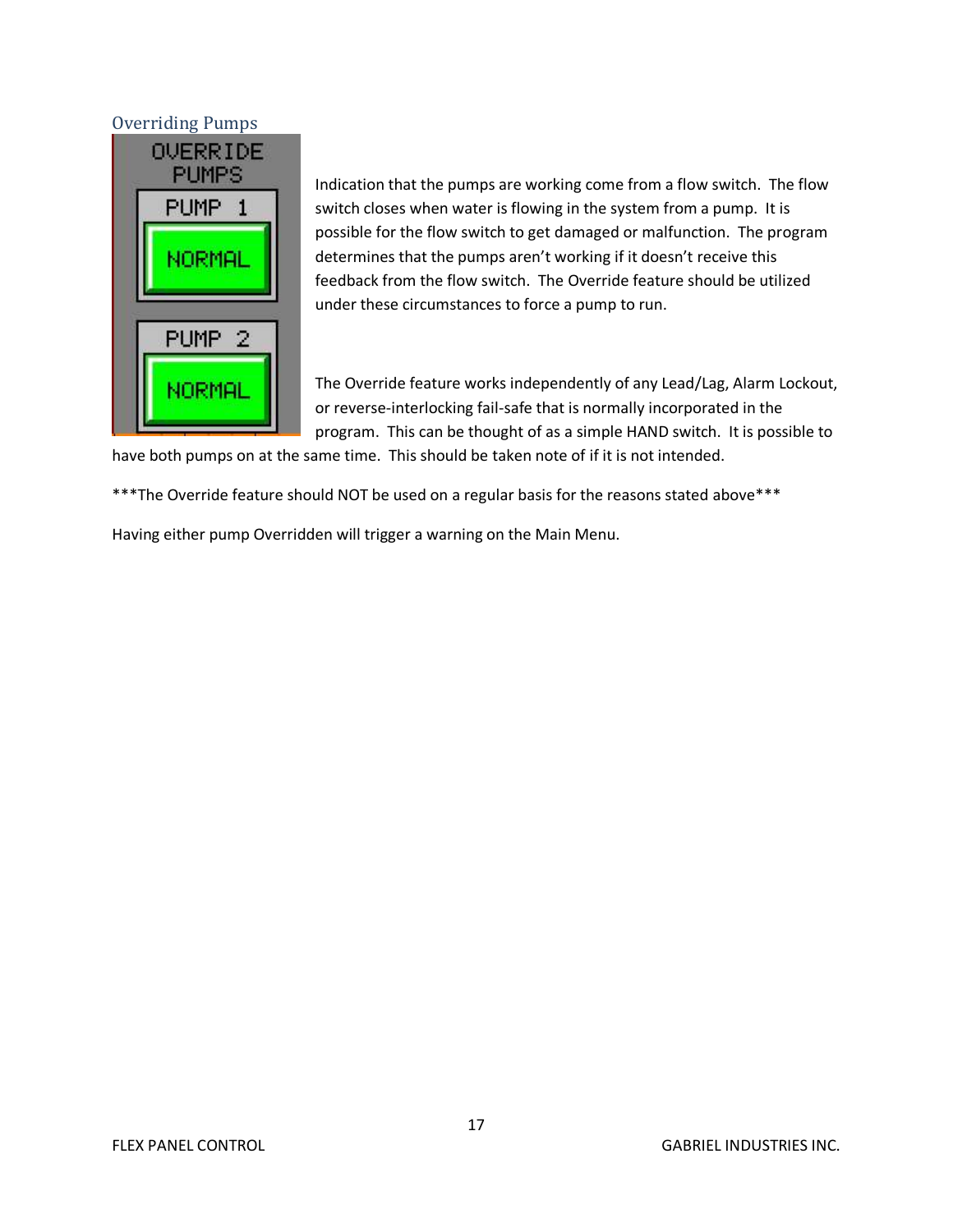## 5) Alarm Notification Alarm Notification Alarm Buttons



These buttons will appear on the screen in the event of an alarm. There are a few possible alarms that could occur, including High temp alarm, low temp alarm, pump failure, etc. Pressing the silence button will turn off the visual and audible buzzer for a pre-determined amount of time. The buzzer will come back on after this silence period if the problem is not fixed in that time. The alarm bell button will change colours to indicate the status of the alarm call. Green means there are no alarms and these buttons won't be displayed. Yellow means there are alarms that have been acknowledged but are still active. Red means there are currently one or more alarms that are active and have not been acknowledged.

Pressing on this alarm bell button will bring up an alarm summary log. This alarm log displays all active alarms including what the alarm is, their status (ALM – Alarm, ACK – acknowledged, RTN – Return to normal) and a timestamp.

In addition to these features, a red text field will appear at the top of each screen in the event of an alarm to warn the user as to what the alarm is.

If your system is equipped with a BUZZER the buzzer will sound during an alarm condition.